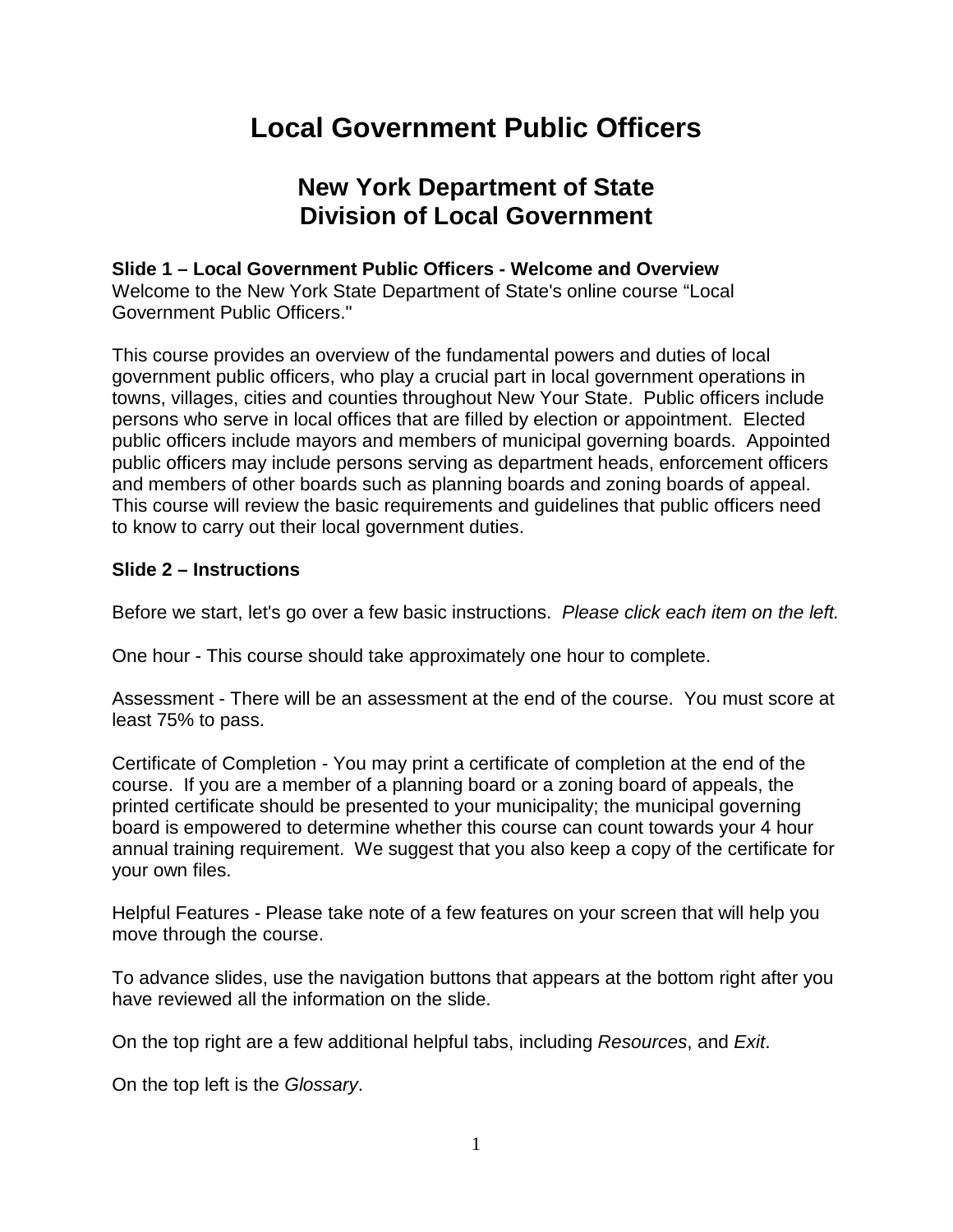On the left hand side of the screen there are two tabs; the *Menu* shows the course outline and *Notes* has the course script.

We are ready to begin.

# **Slide 3 – Offices and Officers**

First, let's look at the definitions of state and local public officers.

# **Slide 4 – Who are Public Officers?**

Public Officers Law § 2, defines "public officer". The term "public officer" includes a "state officer" and a "local officer." We will look at the definition of each.

*See Resources tab, under State Laws for a link to New York State Public Officers Law § 2.* 

# **Slide 5 – Who are Public Officers at the State Level?**

Some general indications that a person is a state level public officer include:

- The person is elected to office by electors (voters) throughout all of New York State.
- The person is appointed by one or more state officers, or by the state legislature.
- The person is authorized to exercise his or her official functions throughout the entire state, or without limitation to any political subdivision of New York State.

The office of a state officer is considered a state office.

Examples of New York State officers who are elected in state-wide elections include the Governor, the State Comptroller, and the Attorney General.

Examples of appointed New York State officers are commissioners of state agencies, and people appointed to serve on state boards.

The decisions of these New York State officers often impact citizens throughout New York State.

# **Slide 6 – Who are Public Officers at the Local Level?**

A local public officer is not a state level public officer.

A local officer is a person who satisfies one or more of the following general characteristics:

- The person is limited in the execution of his or her official functions to only a portion of the state
- The person is elected by the voters of only a portion of the state or is appointed
- The person serves a political subdivision or municipal corporation

The office of a local officer is considered a local office.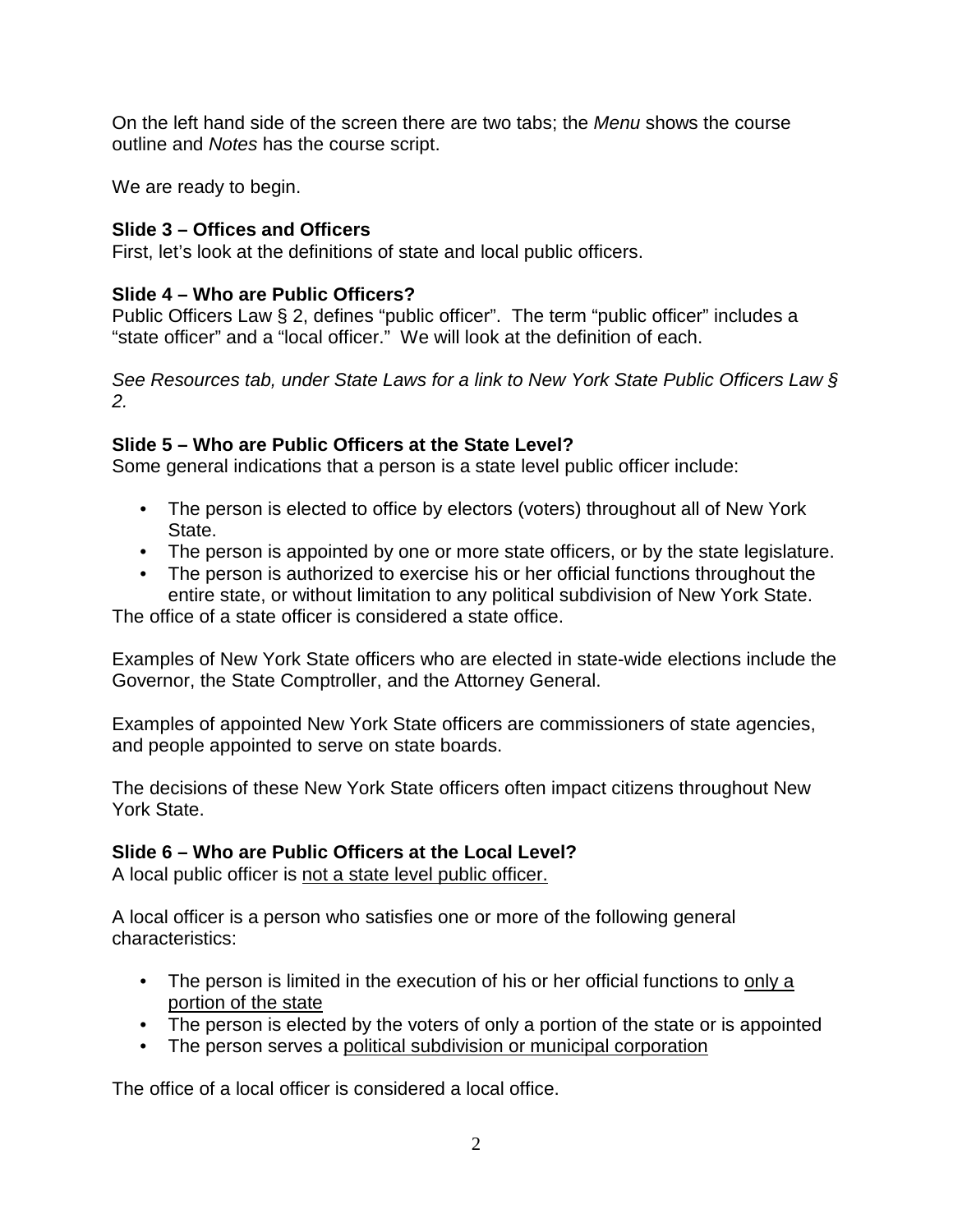Examples of elected local officers are city and village mayors, town supervisors and local governing board members.

Examples of appointed local officers are code enforcement officers, planning board members, and zoning board of appeals members.

Public officers who work for local governments are important members of our communities. They are your neighbors, friends or even members of your family. They make decisions that affect people's lives, and citizens' rights in your community. They are elected or appointed to public office and exercise governmental functions. Some public officers exercise some degree of discretionary authority associated with the office in which they serve.

This course focuses on public officers who are local officers within the State of New York. For the remainder of this course, discussions about "public officers" will be in reference to local government public officers in New York State.

### **Slide 7 - Qualifications**

We will now look at the qualifications needed to be a public officer.

### **Slide 8 - Qualifications for Membership**

Public officers must meet several basic, minimum requirements as stated in New York State Public Officers Law §3.

*Click the buttons on the left for more information.*

- Age You must be at least 18 years of age.
- Citizenship You must be a U.S. citizen.
- Residency You must be a resident of the municipality in which you serve as a public officer.

We will now look at each of these qualifications in more detail. *See Resources under State Laws for a link to New York State Public Officers Law §3*

### **Slide 9 - Age**

The State is authorized to set the qualifications for public officers and employees in accordance with the New York State Constitution. As a general rule, public officers must be at least 18 years of age. However, some public officers have different requirements. The State Legislature has established differing age limitations for holding different types of public offices.

For example, police officers are public officers within the meaning of the Public Officers Law. However, Civil Service Law requires certain police officers to be at least twenty years of age.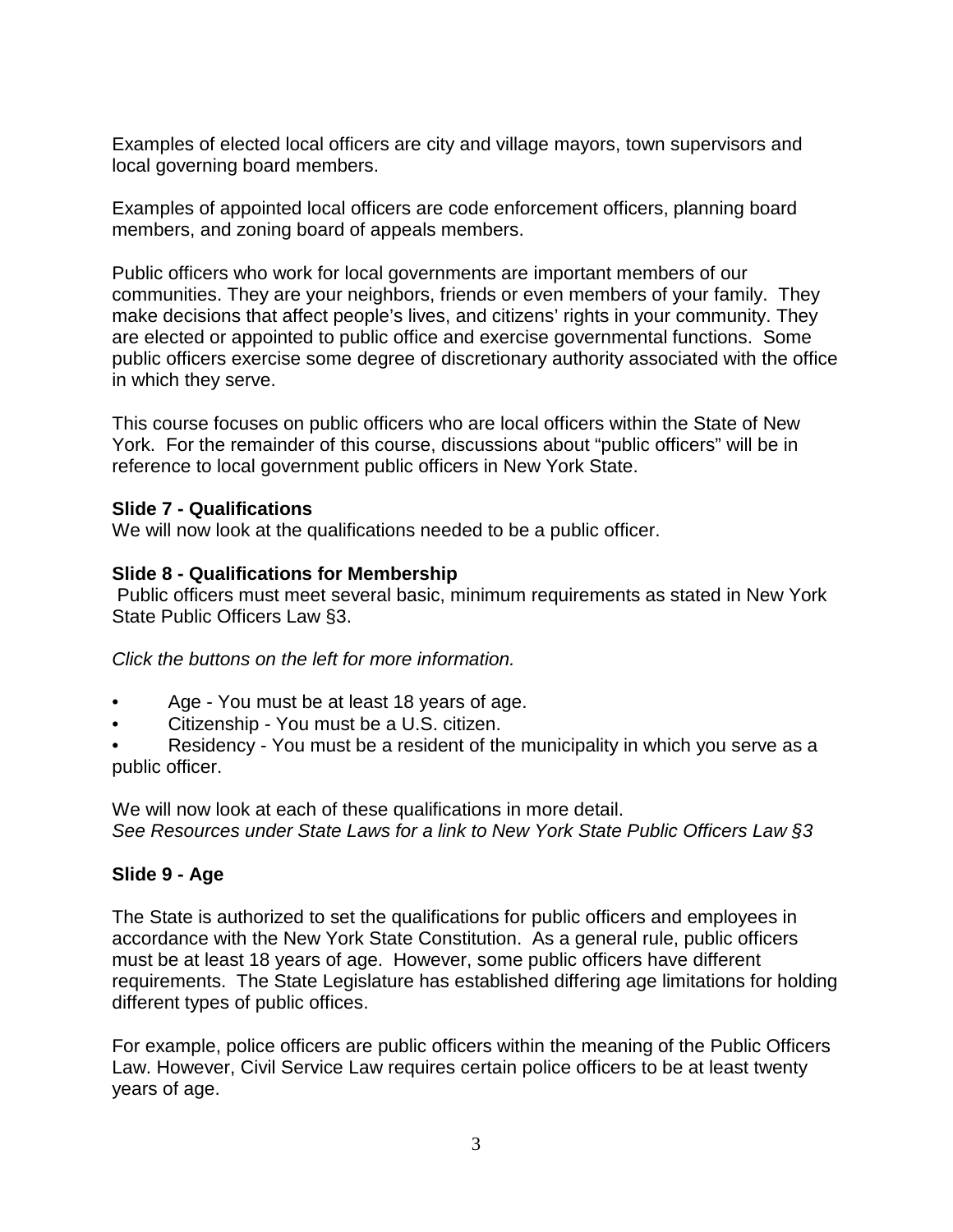State Youth Commission members are also public officers. Sixteen years of age is the minimum age for members of this Commission. Other commissions and boards with this same age requirement includes youth boards, recreation commissions and community boards in NYC.

*See Resources tab under State Laws for a link to Civil Service Laws, Section 58, subdivision 1, paragraph (a).* 

# **Slide 10 - Citizenship**

U.S. Citizenship is required to hold public office.

The Supreme Court of the United States has upheld the citizenship qualification requirement. In the *Matter of Sugarman v. Dougall*, the Court stated that: "Just as the Framers of the Constitution intended to keep for themselves, as provided in the Tenth Amendment, the power to regulate elections, each state has the power to prescribe the qualifications of its officers and the manner in which they shall be chosen. ... Such power inheres in the State by virtue of its obligation, ... to preserve the basic conception of a political community. And this power and responsibility of the State applies not only to the qualifications of voters, but also to persons holding state elective or important nonelective executive, legislative and judicial positions, for officers who participate directly in the formulation, execution or review of broad public policy perform functions that go to the heart of representative government."

*See Resources tab for case law: Sugarman v. Dougall, supra, 93 S. Ct. at 2850.Amin v. Bronstein, No. 73 CIV. 4011, 1973 WL 251, at \*8 (S.D.N.Y. Nov. 14, 1973)*

# **Slide 11 - Residency**

Generally, to hold public office, there is a local residency requirement. The meaning of the term residency is derived from traditional notions of domicile, meaning "where you live".

New York State Election Law § 1-104 (2) defines "residence" as "that place where a person maintains a fixed, permanent and principal home and to which he, wherever temporarily located, always intends to return." To determine a person's residence, both expressed intent and conduct must be evaluated. To be a resident of a place, a person must be physically present with the intent to remain for a period of time.

Residency cannot be gained or lost due to a person's service in the military, while a student, or while in a public prison or certain other public institutions as stated in New York State Constitution, Article 2, § 4.

State Exemption from the Residency Requirement:

Occasionally, the State statutory residency requirement may be subject to a *legislative exemption* that the State Legislature passes. Most *legislative exemptions* from the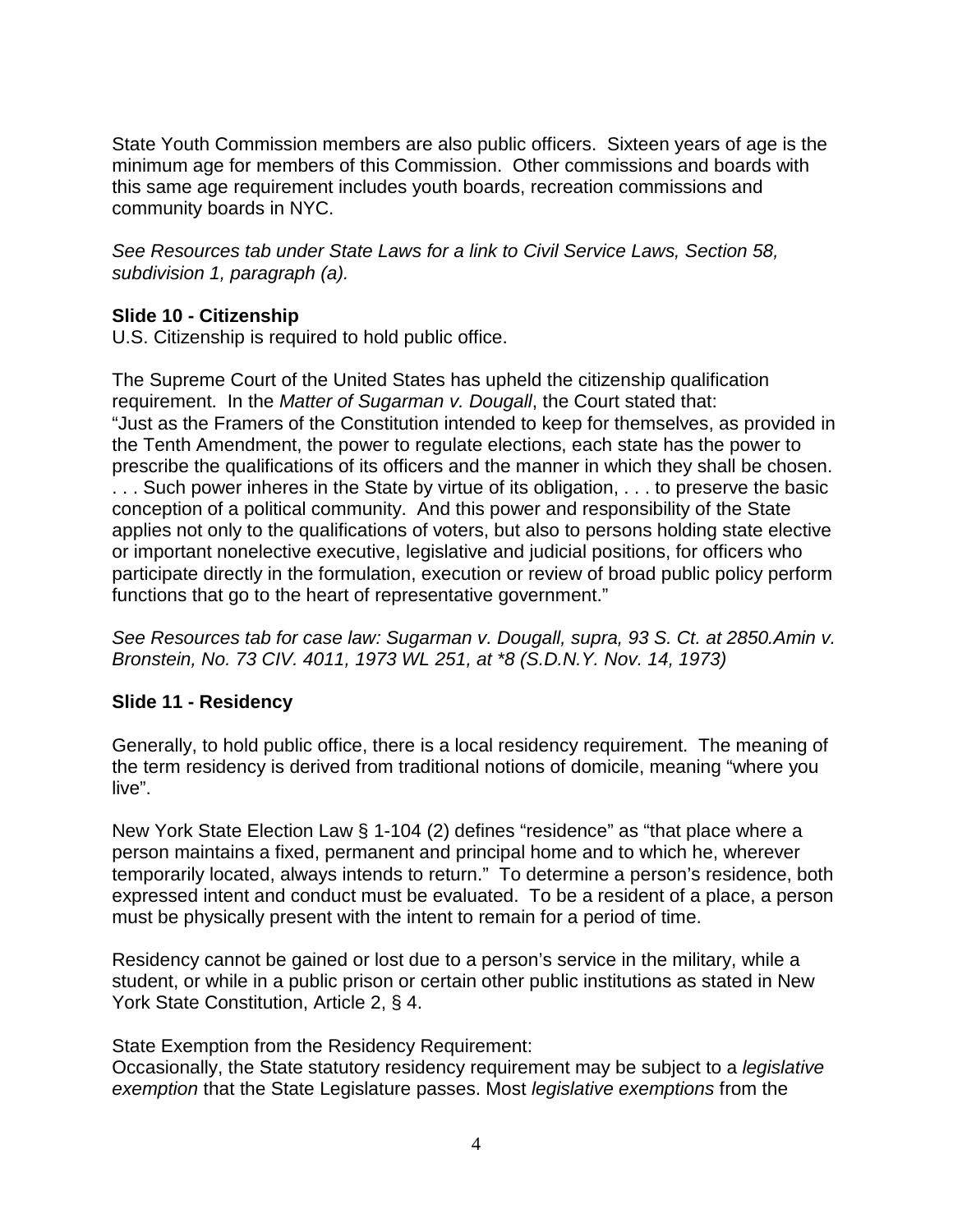residency requirement that must be met for specified public service in each type of local government are contained in New York State Public Officers Law §3. Town officers and employees should also take note of the *legislative exemptions* from the town residency requirement contained in New York State Town Law §23.

Before or upon election to a public office, or appointment to a position of public employment or a public office, it is recommended that you contact the municipal clerk or attorney to understand any residency requirement that must be met for service in your position of employment or office.

### Another Exemption from the Residency Requirement:

The residency requirement may also be changed to cover a public officer whose powers and duties are exercised on behalf of more than one municipality. For example, code enforcement officers often work part-time for several municipalities, even though each code enforcement officer (CEO) cannot have a legal primary residence in all of the municipalities for which he or she works part-time. Under Article 5-G of New York State General Municipal Law, it would be permissible for the services performed by such a CEO to be the subject of an inter-municipal agreement between all municipalities wherein the CEO's duties are to be performed. Such an inter-municipal agreement could lawfully expand the area wherein the CEO can reside, to the area of all municipalities that are parties to the agreement.

Sharing a CEO as described above can also have added benefits. It may attract higher caliber candidates to the position of CEO. The part-time CEO position can be changed to a full-time CEO position where all municipalities that are parties to the inter-municipal agreement cover the costs associated with any health care coverage and retirement benefits extended to the CEO. This arrangement may increase a municipality's ability to hire a CEO with more experience and help with employee retention that may foster stability and predictability in code enforcement.

Sharing an employee is a good example of an option that can be studied/implemented through a Local Government Efficiency (LGe) Grant.

### *See Resources tab:*

 *Under State Laws for links to*

- *New York State Public Officers Law §3*
- *New York State Election Law § 1-104 (22)*
- *New York State Town Law §23*
- *New York State General Municipal Law Article 5-G*
- *NYS Constitution, Article 2, § 4*
- *Link to the LGe Program*
- *Residency case law references*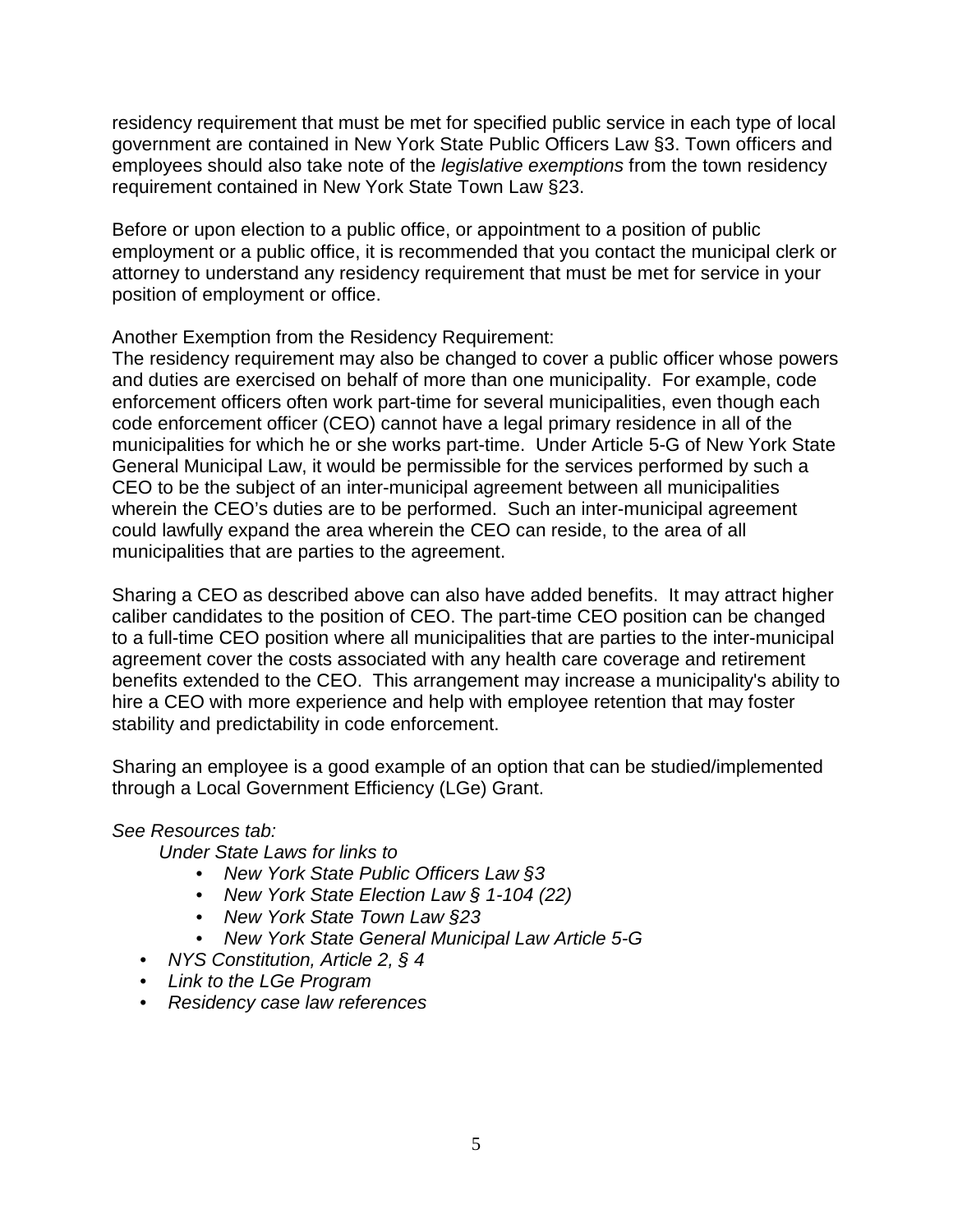### **Slide 12 – The Differences Between Public Officers and Public Employees**

How are public officers at the local level different from other local public employees?

#### **Slide 13 – Local Government Public Officer vs Local Government Employee**

How are public officers at the local level different from other public employees? *Click on files for more information on these 2 roles.*

### PUBLIC OFFICER CHARACTERISTICS

#### *Use scroll bar on right*

A public officer has the following general characteristics:

- The position is authorized by statute, resolution or charter. In other words, a State or local enactment created the position and refers to it as an "office."
- The officer must take and file the constitutional oath.
- The officer carries out a statutorily defined duty or duties.
- The duties are part of the sovereign power of the governmental entity.
- The duties may involve the exercise of discretion.
- The officer exercises a high degree of initiative and independent judgment.
- The position, if elected or appointed, usually has a fixed or definite term.
- The compensation generally does not depend on the number of hours worked.

### LIKE PUBLIC OFFICER

Like public officers, public employees perform functions and exercise duties on behalf of the sovereign government, whether that government be the State, county, city, town or village.

New York State Civil Service Law §62 imposes an oath of office requirement on public employees, who are not classified in the labor class but are otherwise a part of the State Service System. The oath that public employees must take and file is derived from New York State Constitution Article XIII, § 1. Like some public officers, public employees are appointed to serve.

The substantive work performed by public employees in counties, cities, towns and villages are government functions authorized under local regulations, which include charters, administrative codes, local laws and ordinances.

### UNLIKE PUBLIC OFFICER

Unlike a public officer, an employee's functions typically are:

- Routine
- Subordinate
- Advisory
- Directed

### Qualifications

Public employees have different qualification requirements than public officers. A public employees need not be a U.S. citizen before appointment in the competitive class of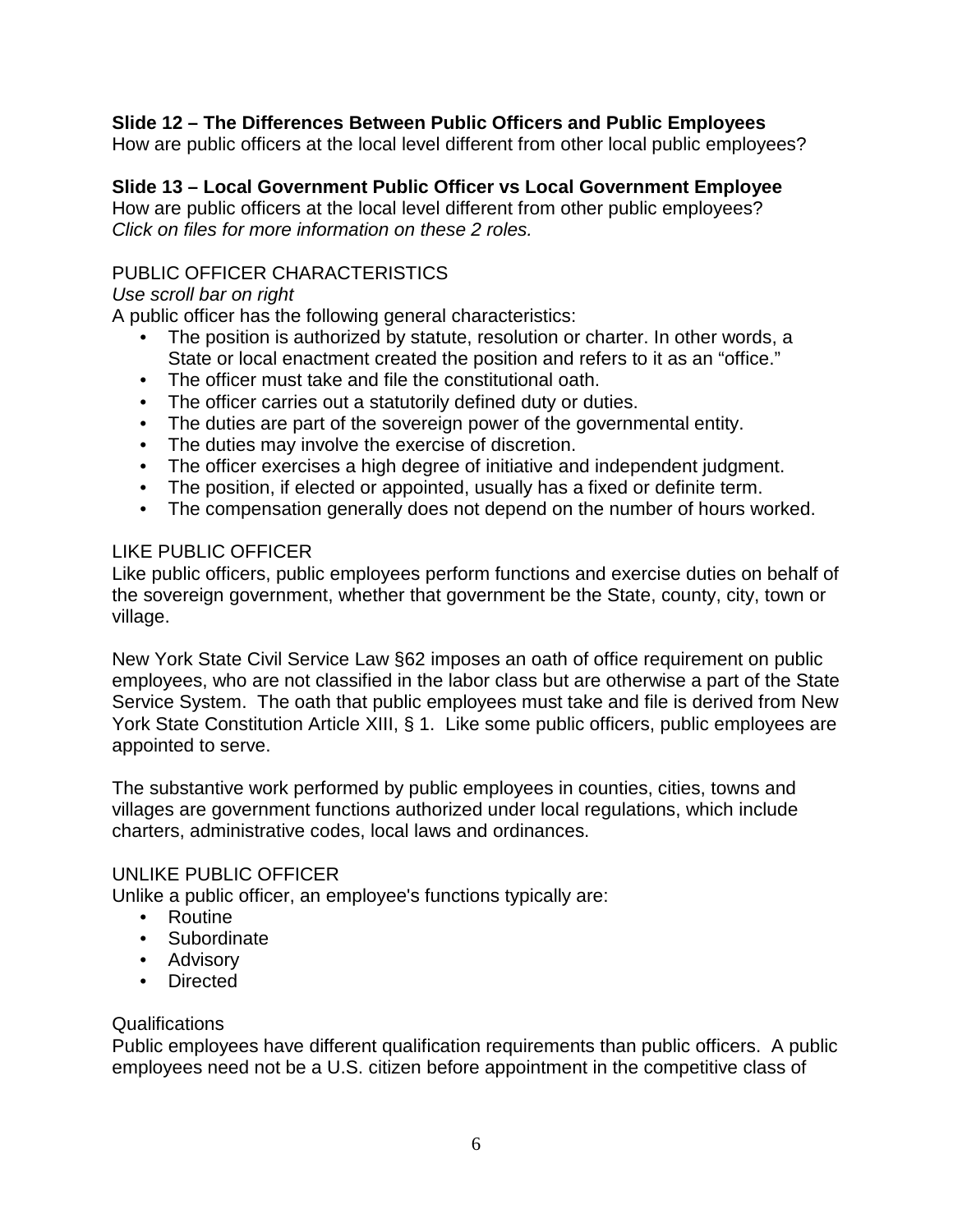civil service. General employment matters for public employees are usually governed under New York State Civil Service Law.

*See Resources for: New York State Civil Service Law §62 New York State Civil Service Law §53 New York State Constitution Article XIII, § 1*

# **Slide 14 – Election and Appointment**

Elections and appointments must be made in accordance with law, which can include state and local regulations.

### **Slide 15 – How Public Offices Are Filled**

New York State Constitution, Article 9, § 1 states:

- (a) *Every local government, except a county wholly included within a city, shall have a legislative body elective by the people thereof. Every local government shall have power to adopt local laws as provided by this article.*
- (b) *All officers of every local government whose election or appointment is not provided for by this constitution shall be elected by the people of the local government, or of some division thereof, or appointed by such officers of the local government as may be provided by law.*

Election: Governing or legislative bodies are comprised of elected members such as the city/common council, the village board of trustees and the town board. Appointment: Elected local officers make appointments to boards, offices and positions, such as:

- Members of Planning, Zoning and other Administrative Boards
- Code Enforcement Officers

• Appointed officers and employees, such as heads of departments, may make certain appointments.

Once elected or appointed to office an oath of office or official undertaking must be filled. Oaths of office and official undertakings are discussed in upcoming slides.

### **Slide 16 - Local Public Officers - Filled by Election & Appointment**

We will examine which offices are elected and which are appointed in various local governments in New York State.

### *Please click on each file or "next" for more information.*

TOWN: New York State Town Law §20 lists the supervisor, town councilpersons, town clerk, town justices, town superintendent of highways, and receiver of taxes and assessments (and/or assessors and collector) as elective public officers.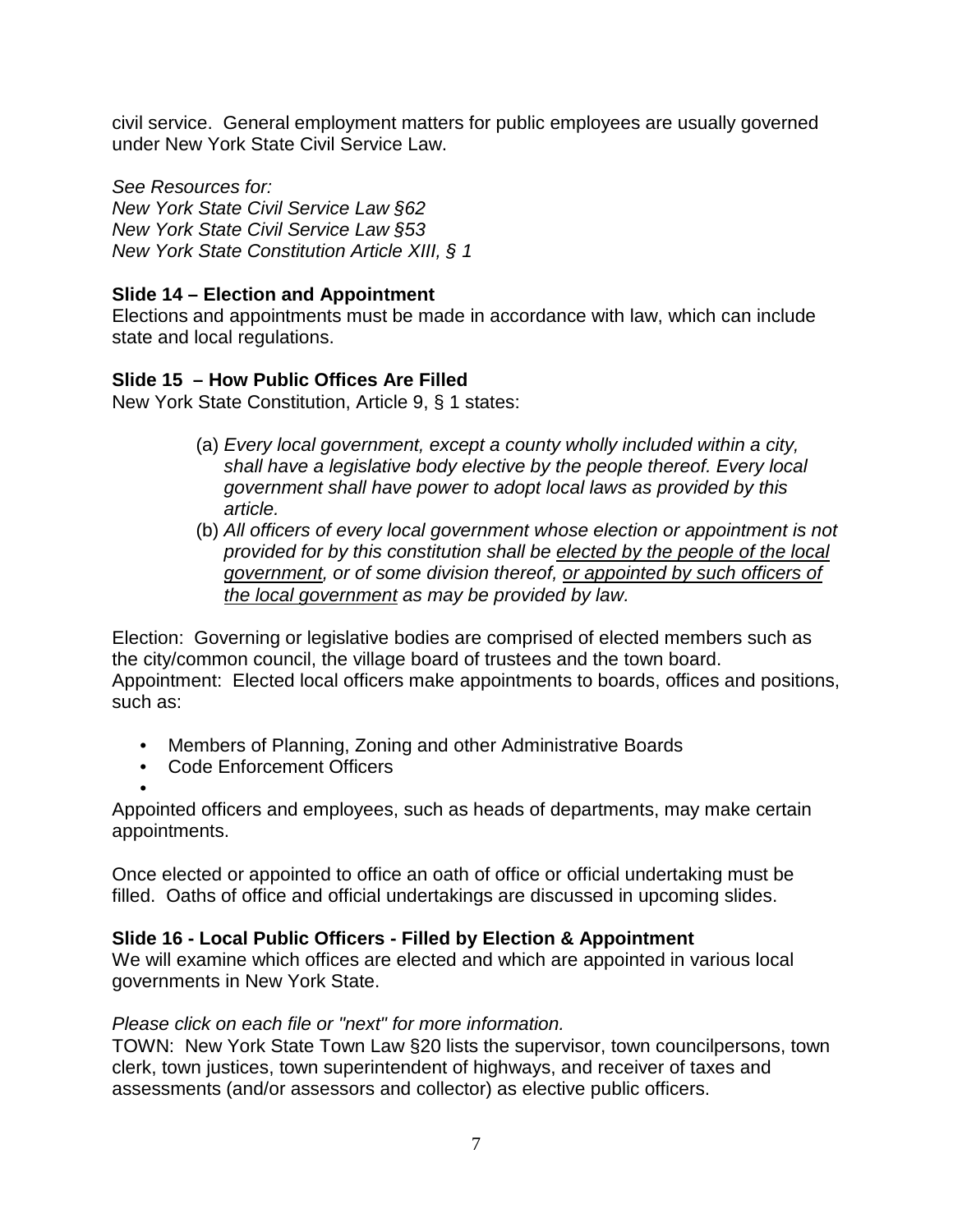All other town officers and employees are appointed unless otherwise provided by law

VILLAGE: New York State Village Law §3-301 lists the following as elective public officers: the mayor, trustees and village justices. All other officers in a village shall be appointed by the mayor, subject to the approval of the board of trustees. A village charter (enacted or approved by the State legislature) may also have valid provisions, which should be consulted.

### CITY: *Use scroll bar on right*

Elected and appointed officers are listed in New York State General City Law as well as in the charter enacted to govern each city's operations.

New York State contains all of the major forms of city government: council-manager, strong mayor-council, weak mayor-council and commission. All cities have legislative bodies called city or common councils that are comprised of elected members. The elections of city council members may be by wards, at large, or by a combination. Cities have mayors; some mayors are elected at large by the voters, while others are selected by the council. As you see, city government in New York exhibits a variety of forms. Cities of New York State have home rule powers, including authority to change their charters and adopt new charters by local action. Although cities have home rule power, this authority is not unlimited, and must be exercised as authorized by the State Constitution.

A city's charter forms the legal basis for the operation of the city. The charter enumerates the basic authority of the city to govern, establishes the form of government, and sets up the 3 branches- legislative, executive and judicial. Each city has enacted and amended various ordinances and local laws over time, and has often codified these enactments into a code of ordinances and/or local laws. Together, the charter and code prescribe the method and extent to which the city carries out its legal powers and duties. It is difficult to describe a common city structure because all cities have separate charters granted or continued by the State Legislature, and all now have the power to revise their charters by local action.

City departments, offices, agencies and commissions are led by public officers. City leaders can address municipal needs by creating and staffing departments and offices. Cities provide and maintain basic services and infrastructure such as roads, water and sewer. A city may provide other services and amenities depending on the city's size, population, resources and finances. A city may decide to create departments, such as a Parks and Recreation Department, or establish an agency or office to address economic development, land use planning or other matters and appoint public officers to head these offices, agencies and departments.

### COUNTY: *Use scroll bar on right*

Elected and appointed officers are listed in New York County Law and in each charter that has been locally adopted and approved at referendum to govern the county's operations.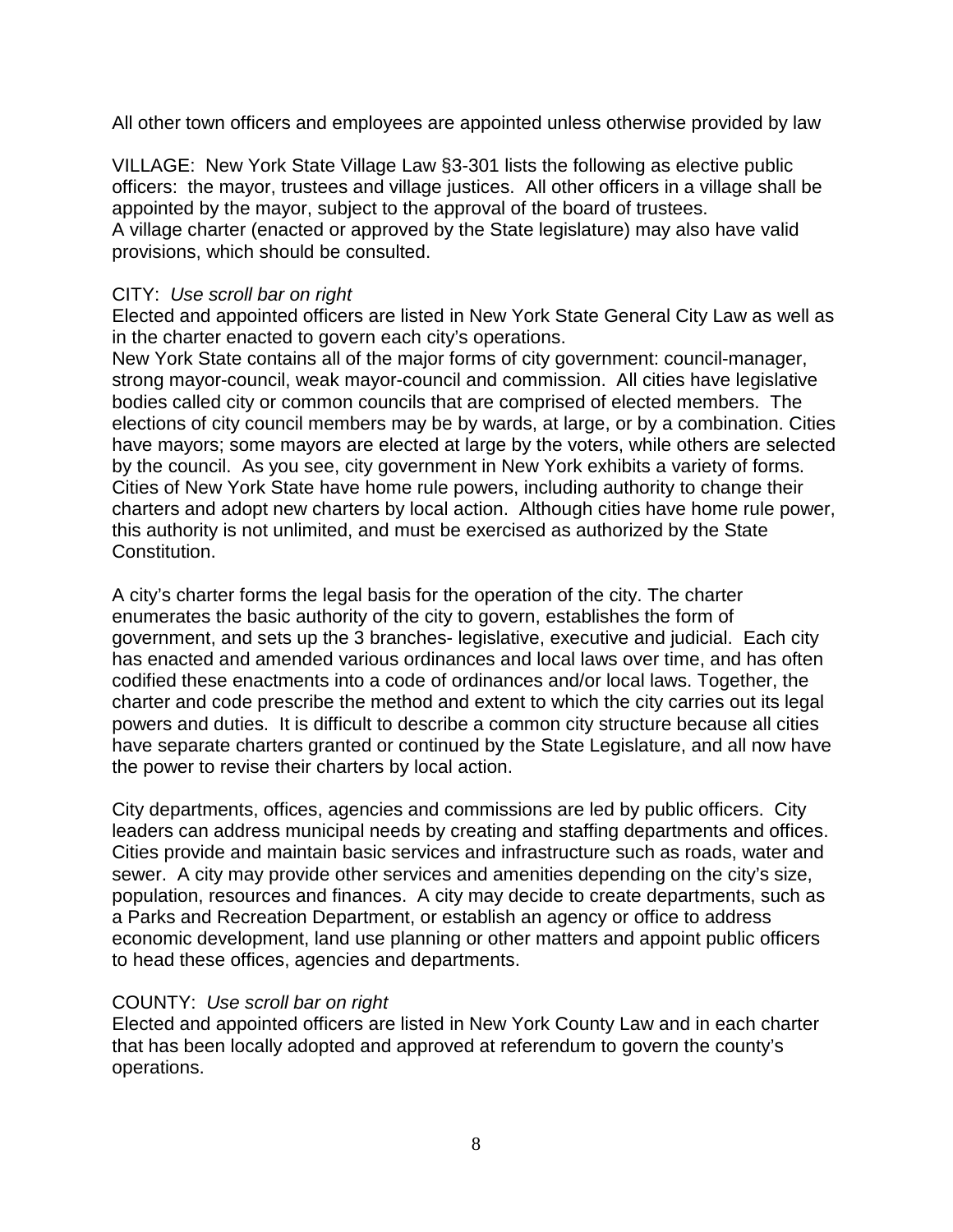Under New York State County Law, elected positions include:

- **District Attorney**
- Treasurer
- Sheriff
- County Clerk

A County Charter that is adopted at public referendum may alter certain duties of local officers. The Charter may provide for a County Executive or Manager, depending on the organization. This leader may be elected, or appointed by the county legislators, also depending on the organization.

### **Slide 17 – Oath of Office**

Let's look at the requirement to take an oath of office.

### **Slide 18 – Oath of Office**

New York State Constitution

Members of the State Legislature and all public officers, executive and judicial, are required to take and sign an oath of office provided by Article XIII, § 1 of the New York State Constitution before they commence the duties of their office.

#### State Statute

Public Officers Law § 10 reiterates the requirement for every public officer to take and file the oath required by law before he/she performs official duties. Public Officers Law § 10 also governs the procedures for administering oaths of office and specifies the public office in which such oaths must be filed.

### **Timeframes**

An oath of office for an elective office must be taken and filed before or within 30 days after the commencement of the term of office.

An oath of office for an appointive office must be taken and filed within 30 calendar days after notice of the appointment or within 30 calendar days after the commencement of the term of office. Public Officers Law § 30 provides special provisions for oaths of public officers who are on active duty in the armed forces at the time of the election or appointment.

### What happens if your oath is not taken and filed?

Public Officers Law § 30 provides that the office of a public officer becomes vacant when the public officer refuses or neglects to take and file his or her oath of office within the time required by law. Therefore it is of particular importance that public officers take and file their oath of office within the time permitted by law.

Public Officer's Law § 15 entitled "validation of official acts performed before filing official oath or undertaking" protects the rights of the public when an officer has acted without taking his or her oath of office. The section validates the actions by an official who either had not taken and filed an official oath, as well as those who took official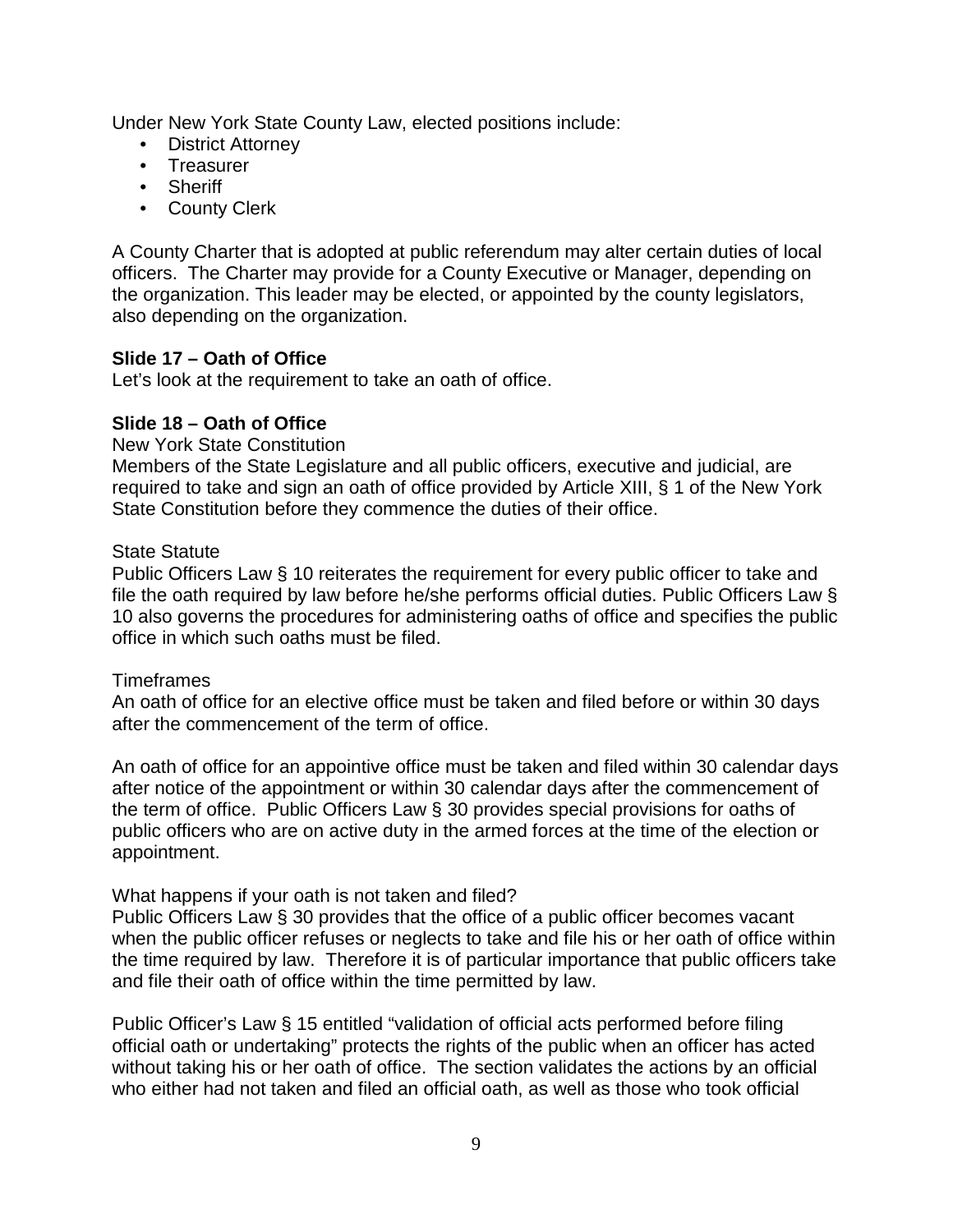action before they took and filed their oath of office. It also makes their acts valid if there was a defect in the oath of office. Public Officer's Law § 15 reads:

*"If a public officer, duly chosen, has heretofore entered, or shall hereafter enter on the performance of the duties of his or her office, without taking or filing an official oath … as required by the constitution, section 10 of this article [or] section 25 of the Town Law … his or her acts as such officer, so performed, shall be as valid and of as full force and effect as if such oath had been duly taken and filed…"* 

If a public officer fails to take the oath of office in an appointed position, the office and decisions made are valid, but the public officer can be replaced at any time since a *vacancy* was created in the office when the oath of office was not filed within 30 calendar days. The person or body with the power of appointment may reappoint or replace the officer.

Best Practice: It is best practice to take and file the oath of office before beginning the duties of a public officer. Taking the oath is not a task to be taken lightly, but should be seen as an important prerequisite to the commencement of the term of office.

*See Resources tab for:* 

- *The Constitution of the State of New York Article XIII, § 1 on Public Officers*
- *New York State Public Officers Law §§ 10, 15, 30*

# **Slide 19 – An Official Takes Oath**

Here is a video demonstration of a local officer, in this case, a town supervisor, taking an official oath of office. The officer was elected in November and the official oath of office was administered the following January, before he began his term of office.

*"I, …, do solemnly swear that I will support the constitution of the United States, and the constitution of the State of New York, and that I will faithfully discharge the duties of the office of supervisor for the Town of …, according to the best of my ability."*

# **Slide 20 – An Official Begins His Term**

Let's look at the beginning of a new term for an elected town officer such as a town supervisor. Every town supervisor, like all public officers, must take the oath of office within 30 days after the commencement of the term of office. As mentioned, it is best practice to take the oath before the term begins. The oath and official undertaking must be filed in the office of the clerk as per Town Law, § 25 and Public Officer's Law, §§ 10 - 11.

The departing supervisor must turn over all town funds in his or her possession at the end of the term. Once the transfer of funds has occurred, the outgoing supervisor no longer has any authority to receive or disburse town moneys.

Town Law § 25 states that the filing of the oath and undertaking, are deemed an acceptance of the office. After this occurred, the supervisor shown on the slide is ready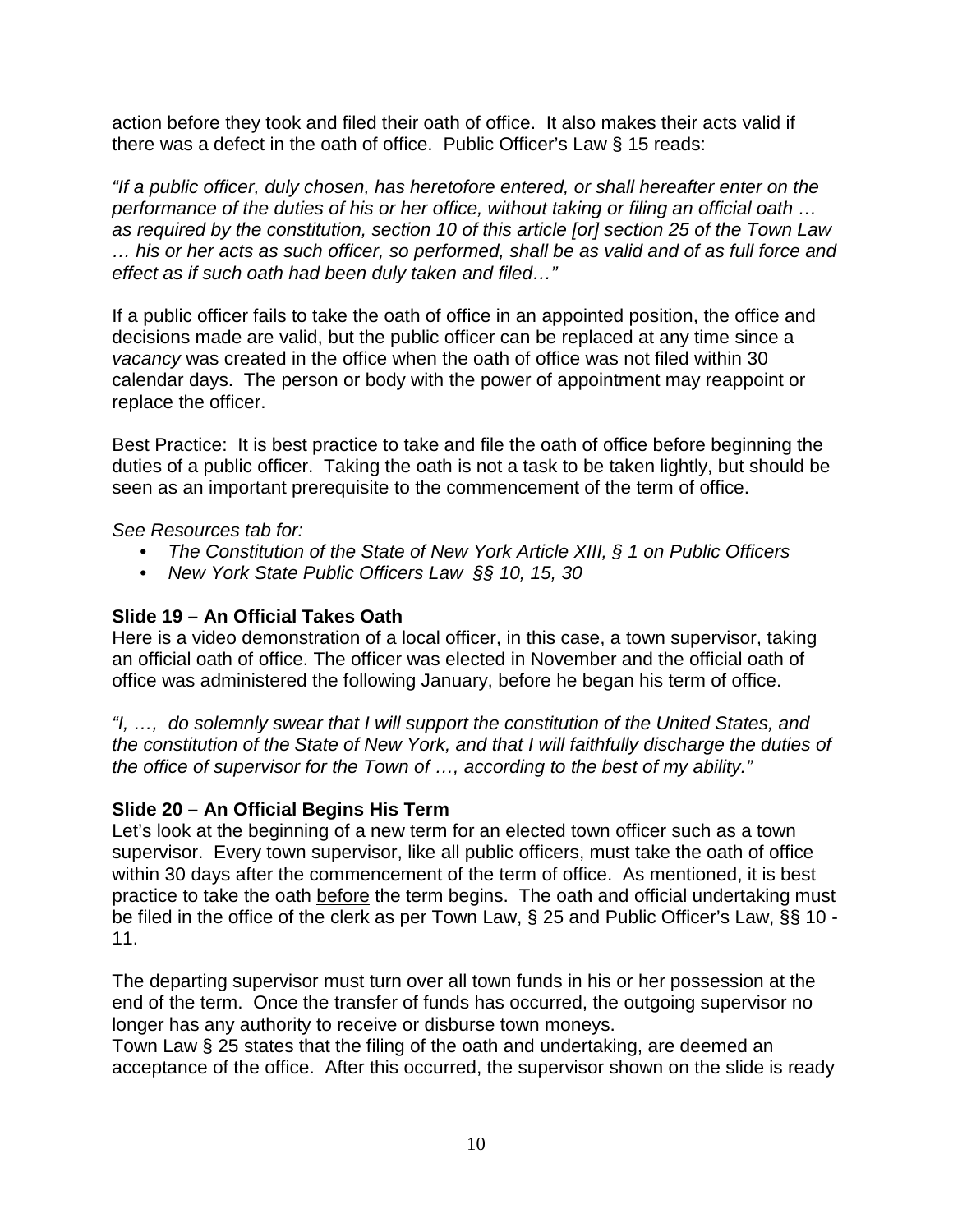to sit on the town board, preside over town board meetings, vote on all matters, and perform the fiscal and executive responsibilities of the office.

*See Resource tab for:*

- *New York State Town Law, § 25*
- *New York State Public Officers Law §§ 10 - 11*

### **Slide 21 – Official Undertaking**

Certain public officers must execute an official undertaking before entering into the duties of his or her office. Every official undertaking, when required by law, must ensure that the official will faithfully discharge the duties of office and promptly account for all moneys or property received, in accordance with the law. If the official defaults, then the parties executing the undertaking are obliged to pay all damages, costs and expenses resulting from such default, not exceeding a sum, if any, specified in the undertaking.

The general law directing municipal officers to execute an official undertaking is New York State Public Officers Law § 11. It provides that:

- The undertaking of a municipal officer must be approved as to its form and the sufficiency of the sureties by the chief executive officer or by the governing body of the municipality. The governing body may approve it by resolution. A certified copy of the resolution must be attached to the undertaking.
- It shall be filed with the clerk.
- The sum specified in an official undertaking shall be the sum required by the law. If no sum is required by law, the officer or board authorized to approve the undertaking shall fix the sum.
- Every official undertaking shall be executed and duly acknowledged by at least two sureties. Public officers must follow the provisions for the specific office held.
- The failure to execute an official undertaking in the form or by the number of sureties required or by the omission of the approval required, shall not affect the liability of the sureties.

•

Other laws address details on the execution of the official undertaking. We will now look at some of these other laws.

# **Slide 22 – Official Undertaking – Who Files?**

The requirement that certain public officers execute an official undertaking is stated in several statutes. This requirement is often associated with fiscal roles, roles with police powers and other positions with a high level of responsibility. We will now review information related to specific local government entities and their public officers.

*Please click on each box on the right for information on official undertakings in various local governments.*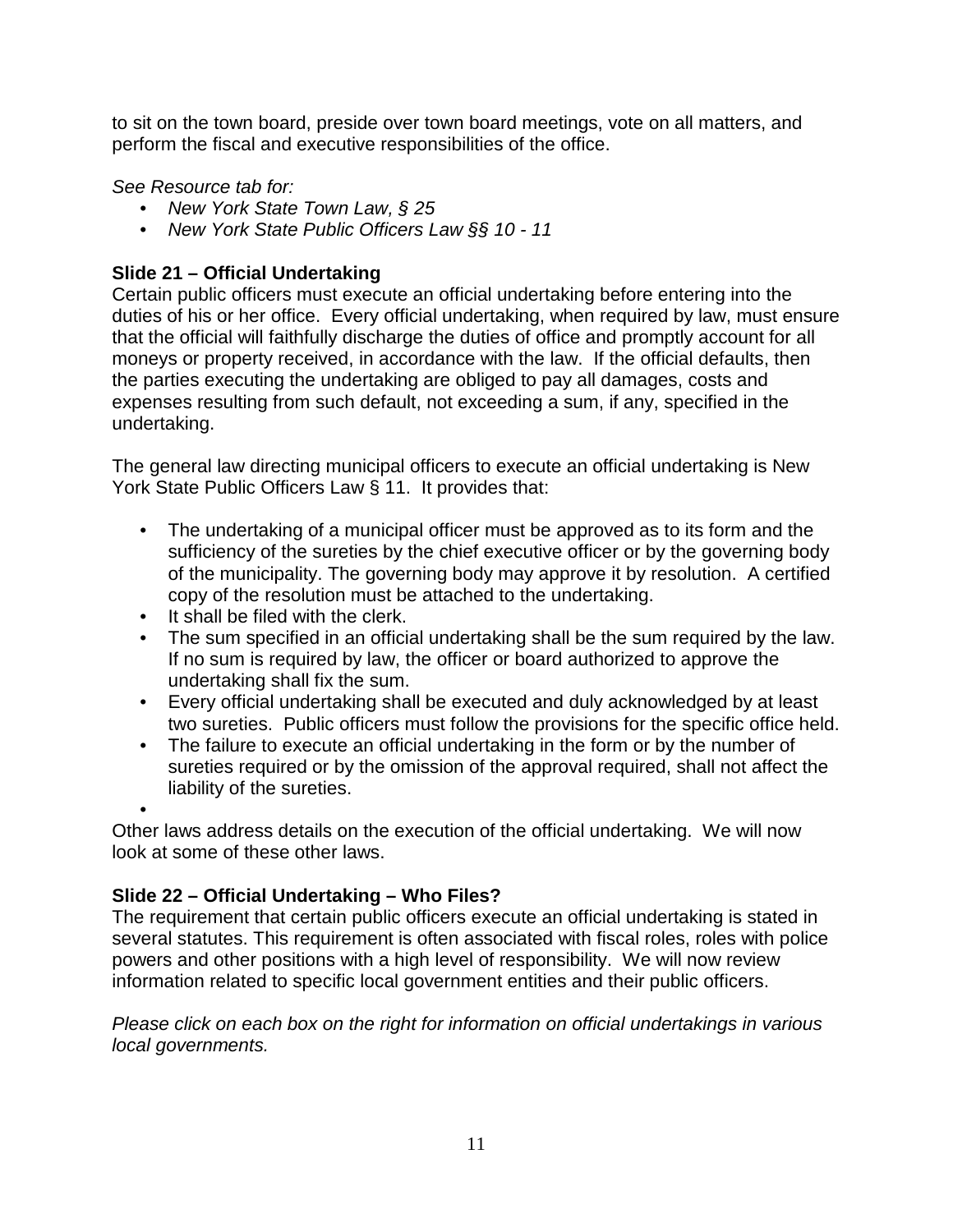# *TOWN*

#### *Use scroll bar on right*

New York State Town Law § 25 requires official undertakings from the:

- Clerk
- Collector
- Receiver of taxes and assessments
- Justice
- Constable
- Highway superintendent

Other officers and employees, by local regulation, may be required to file an undertaking. The undertaking of a town officer shall, if not otherwise provided by law, be approved as to its form and the sufficiency of the sureties by the clerk of the county and filed in his or her office. In lieu of individual undertakings, the town board may authorize a blanket undertaking covering all appropriate officers, as per Public Officers Law, § 11.

### VILLAGE

Village Law § 3-306 expressly requires the following public officers to file an undertaking upon taking office:

- Village treasurer
- Clerk
- Justice
- Acting justice

A village board of trustees may identify and require other village officers to post an undertaking. Separate undertakings must be filed unless a blanket undertaking covering all appropriate officers has been authorized.

### **CITY**

Cities are subject to the provisions of their city charter. If you are a public officer in a city, please consult your city charter to determine if there are requirements for an official undertaking, a list of public officers obliged to comply and other related information.

# **COUNTY**

New York State County Law § 403 requires official undertakings from:

- County clerk
- Treasurer
- District attorney
- Sheriff

In addition counties may identify other county officers who are required by law or by resolution of the board of supervisors. The undertakings of such county officers shall, if not otherwise provided by law, be approved as to its form and the sufficiency of the sureties by the clerk of the county and filed in his/her office.

*See Resources tab for laws discussed on this slide:*

- *New York State Public Officers Law § 11*
- *New York State Town Law § 25*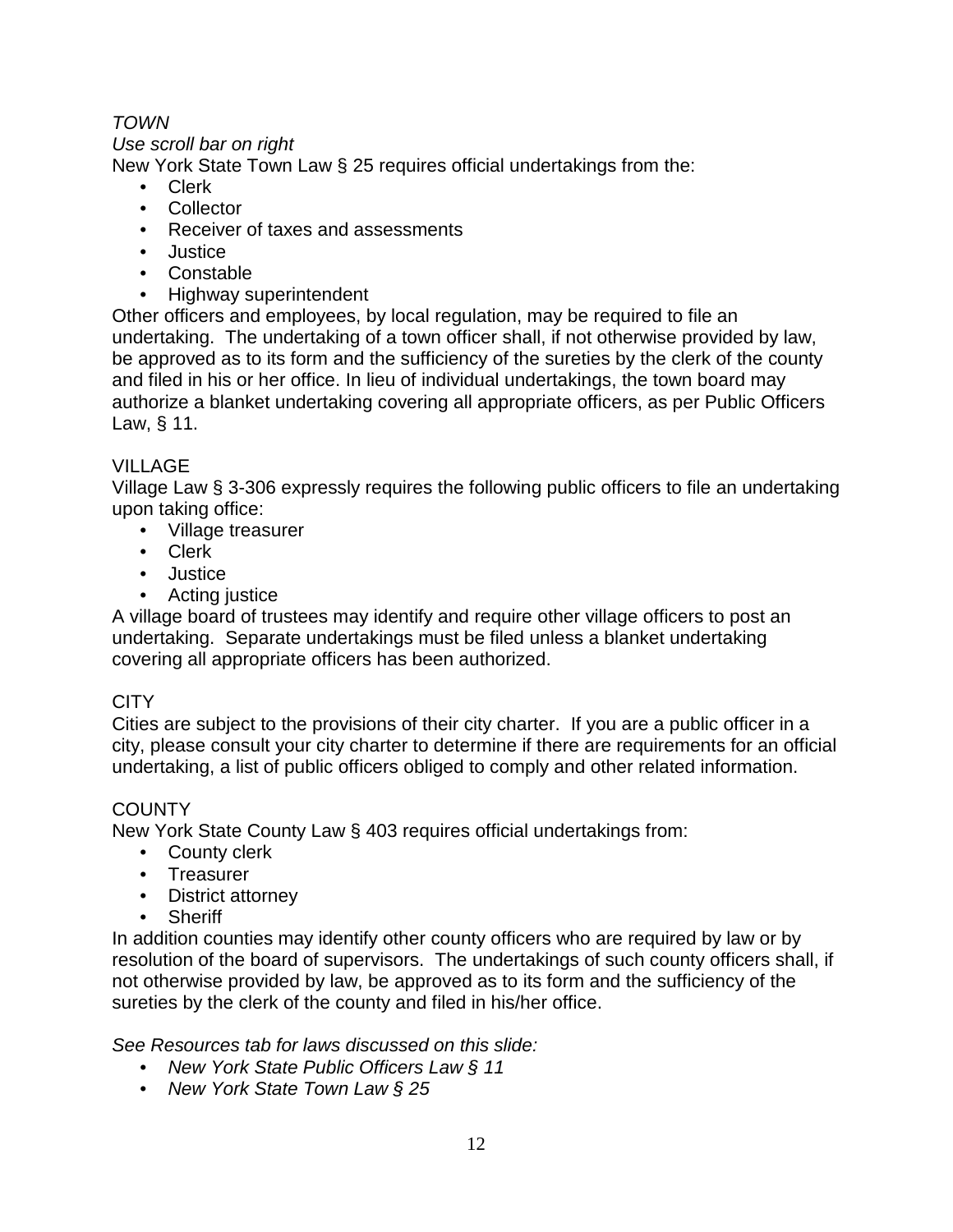- *New York State Village Law § 3-306*
- *New York State County Law § 403*

# **Slide 23 – Vacancy in Public Office**

Once validly in a public office, you have the right to hold the office until there is a vacancy in the office.

# **Slide 24 – Right to Hold Office Until Vacancy**

Article 3 of New York State Public Officers Law (POL Article 3) identifies the circumstances under which a public officer no longer has the right to hold office, because a vacancy has been created in the office. Public Officers Law Article 3 also identifies how to fill a vacancy that is created in public office.

A vacancy can occur in several ways under Public Officers Law Section 30, including automatically upon the officer's:

- Death
- Resignation
- Removal from office due to cause
- Residency change for which no exception or exemption applies
- Conviction of a felony, or a crime
- Judgment of incompetency by a court with jurisdiction
- Judgment declaring election or appointment void, or office as forfeited or vacant
- Failure by neglect or refusal to file an official oath or undertaking within the timeframe set forth in law. Generally, the statutorily required timeframe is within 30 days of:
	- o commencement of the term of an elective office; or
	- o notice of appointment to an office that is filled by appointment; or
	- o commencement of a term of an appointive office.

# **Slide 25 - Other Ways Vacancy Occurs**

A vacancy may occur in other ways:

- A term for an office ends or expires.
- A new or an additional office is created. The newly-created or additional office will be considered vacant until filled by election or appointment.
- When any member of a board, commission, committee or authority, holding office by appointment of the governor, fails to attend three consecutive regular meetings of such board, commission, committee or authority, unless such absence is for good cause and is excused by the chairman or other presiding officer.

We will now examine two of these ways vacancies are created in greater detail.

# **Slide 26 - Resignation**

Resignation is one way that a public office is deemed or rendered vacant. The requirements are addressed in New York State Public Officers Law §31.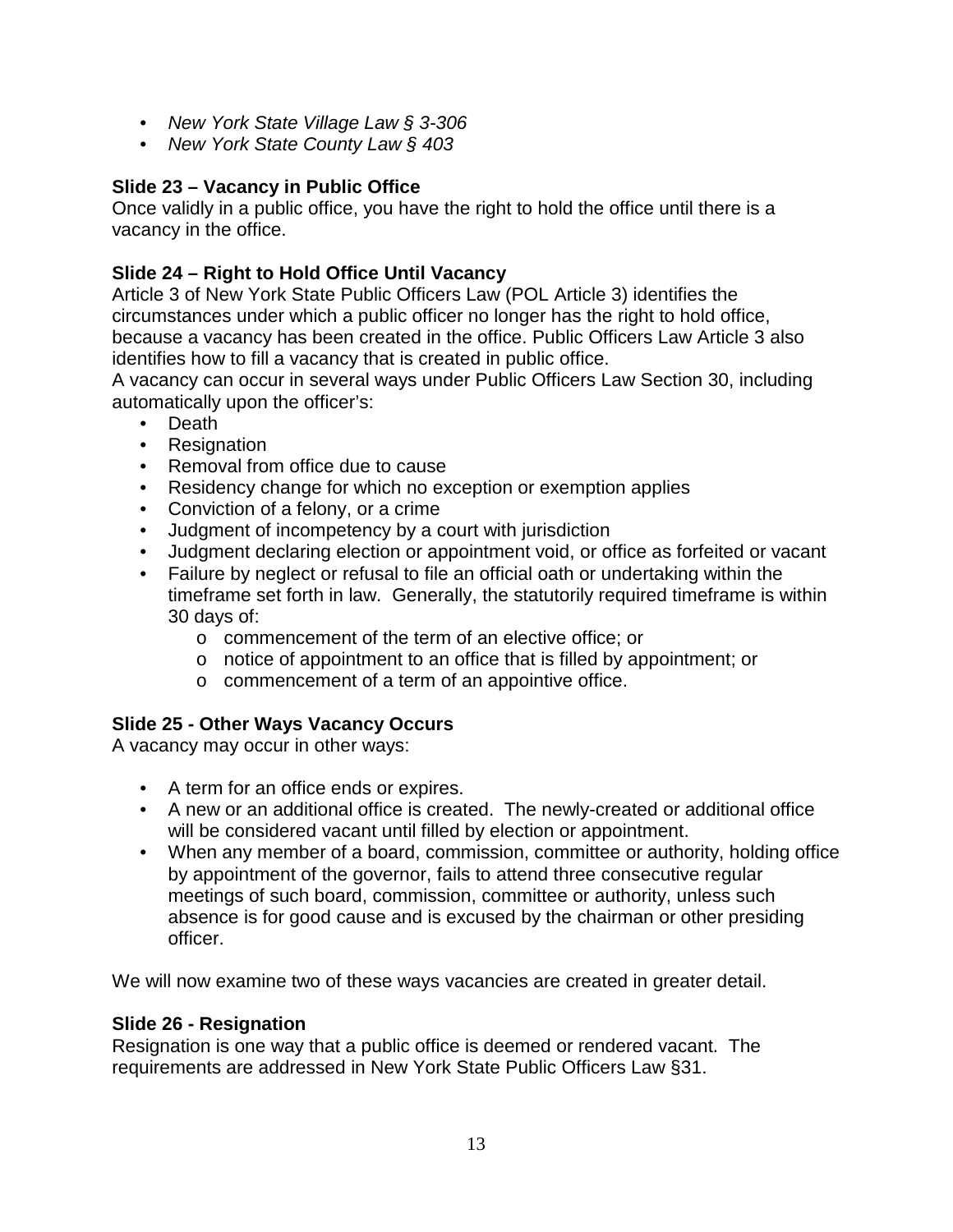To Whom does a Public Officer Resign?

As the slide points out, public officers resign to the official or body designated in law. Let's look at some examples:

Towns

• Every town officer must resign to the town clerk. A town clerk must resign to the New York State Secretary of State.

Counties

- Sheriffs, county clerks, district attorneys and registrars of counties must resign to the governor.
- Every other county officer must resign to the county clerk.

Other municipalities

- The officer of any other municipal corporation must resign to the clerk of the corporation.
- Every other appointive officer, where not otherwise provided by law, must resign to the body, board or officer that appointed him or her.
- Every other elective officer, where not otherwise provided by law, must resign to the Secretary of State.

**Courts** 

• Judges and justices of the Unified Court System must resign to the chief administrator of the courts.

Notify NYS Board of Elections of Resignation from Elective Offices.

The officer or body which received the resignation from an elective office must immediately notify the New York State Board of Elections of the resignation and its effective date, if any. This is a mandatory notification.

# **Slide 27 - Resignation**

How? Public officers can resign from office by following these required steps:

- The resignation must be in writing and addressed and delivered to the place of business of the person or body (such as identified above) authorized to accept the resignation. Resignation of local public officers are usually made to the municipal clerk.
- Have an effective date of no more than 30 days (except for an effective date of up to 90 days in the case of a judge or justice of the Unified Court System). If effective date exceeds the 30 (or 90) days, then the resignation shall take effect upon the expiration of the 30 (or 90) days from the date it was delivered or filed in accordance with law. If no effective date is identified, then the resignation will take effect upon delivery to, or when filed with the proper officer or body.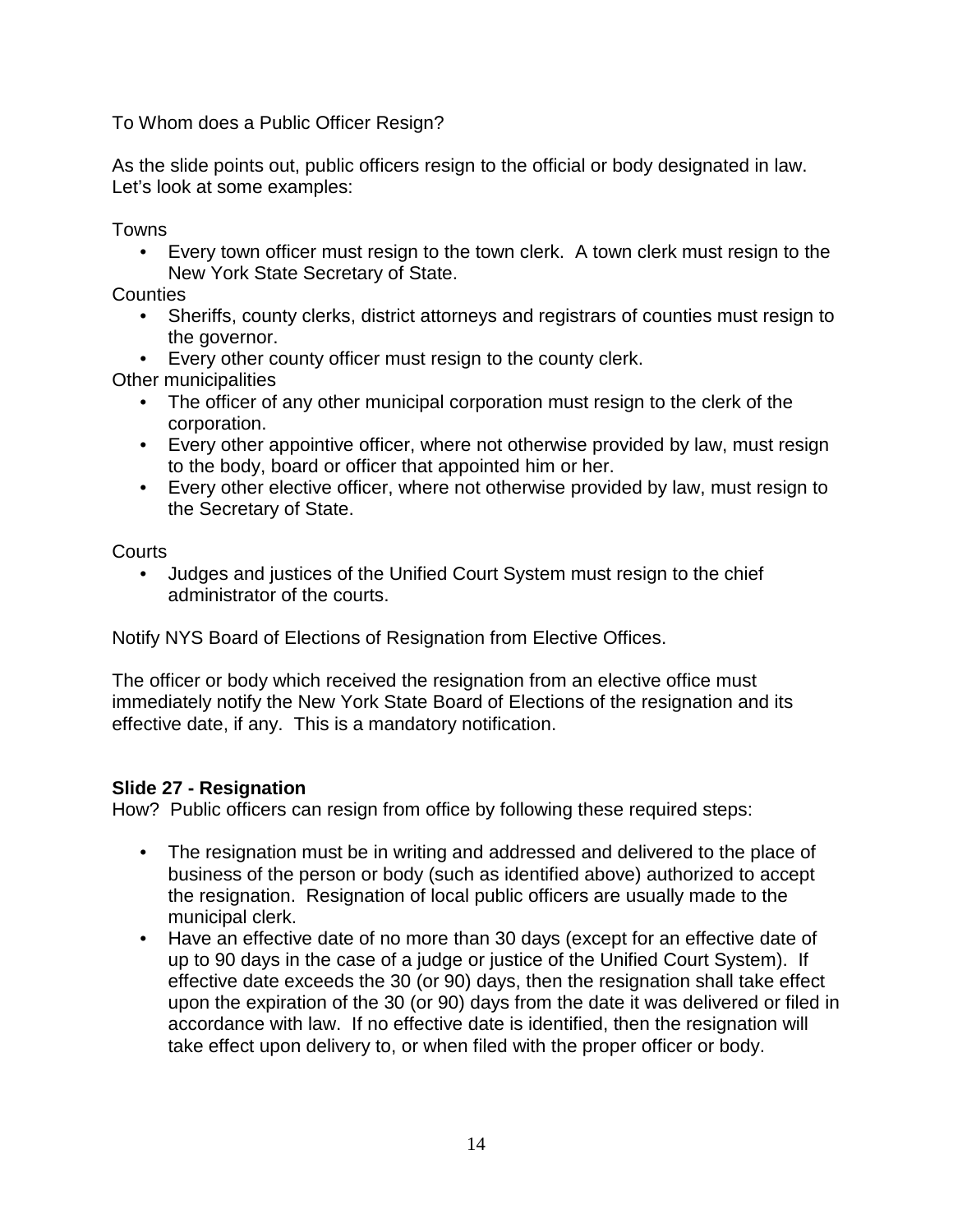Can you reconsider, once you resign? Resignation Withdrawal, Cancellation, or Amendment

An effective resignation may not be withdrawn, cancelled, or amended unilaterally. To withdraw, cancel or amend the resignation, the officer who resigns must get the consent of the officer to whom the resignation was delivered or body with which it was filed in accordance with law.

*See Resources tab under State Laws for : New York State Public Officers Law §31 New York State Town Law § 26 New York State General City Law § 2-a* 

### **Slide 28 - Removal**

Removal is another way that a public office is deemed vacant. The primary provision that authorizes removal of town, village improvement district and fire district public officers is §36 of Article 3 of New York State Public Officers Law (Section 36). Section 36 sets a high standard for the removal of town, village improvement district or fire district public officers by a court.

Section 36 states, in part that: "Any town, village, improvement district or fire district officer, except a justice of the peace, may be removed from office by the supreme court for any misconduct, maladministration, malfeasance or malversation in office." Removal from office is not an action that should be taken lightly. It is in fact, a drastic measure. A public officer's removal from office requires *cause* or reason for removal. Only a resident citizen or district attorney can remove an officer from public office using Section 36. To remove a public officer in an elected or appointed office, the citizen or district attorney must follow these steps:

- 1. The application for removal must be made:
	- a) by a resident citizen or by the district attorney of the county and
	- b) to the Appellate Division of the Supreme Court
- 2. Notice of not less than eight (8) days before court action must be given to the officer that is the subject of the removal application and
- 3. A copy of the charges must be served on the officer with such notice

After a removal application is filed in court, the public officer who is the subject of the application should answer the charges in court. Failure to answer the charges may result in a contempt of court action against the officer.

*See Resources for Public Officers Law § 36.*

### **Slide 29 - Removal**

Article 3 of New York State Public Officers Law contains several other provisions that governs removal of an officer from public office. See those provisions in sections 32, 33, 33-a, and 35-a. These provisions deal with items such as:

• §32 Removals by Senate (upon Governor recommendation)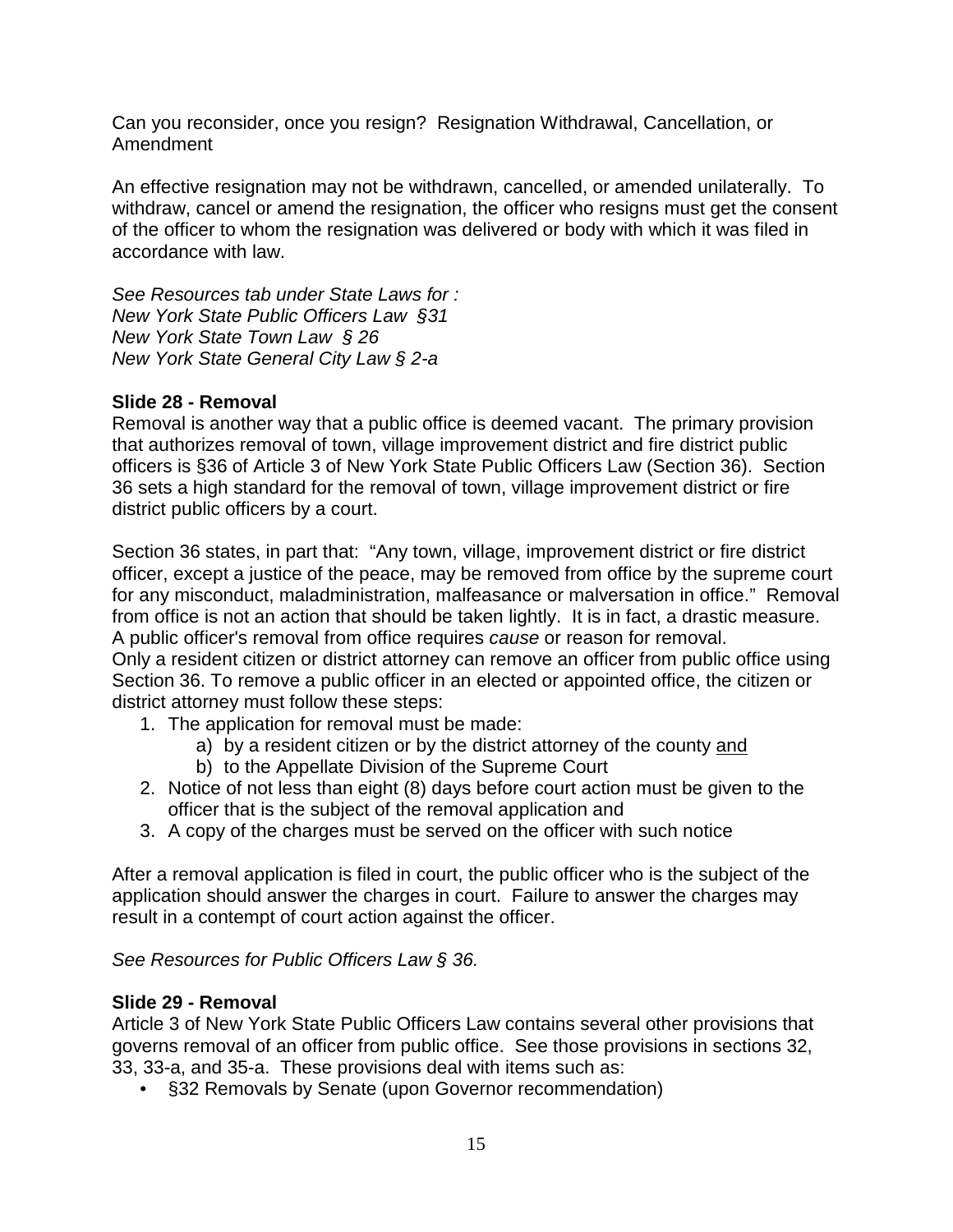- §33 Removals by Governor (of specific city and other officers)
- §33-a Removals of Heads of Departments (by Governor)
- §35-a Removal for Treasonable or Seditious Acts or Utterances (of any state or local public officer who satisfies requirements)

Additional removal procedures are in §§ 34 and 35.

Local charters should also be reviewed to determine whether there are applicable provisions that govern removal of a local officer from public office.

*See Resources tab for references relating to removal including: Article 3 of New York State Public Officers Law §§ 32, 33, 33-a, 34, 35 and 35-a. New York State Civil Service Law, § 75 - governs removal and other disciplinary actions for persons holding certain public positions of employment within the civil service system.* 

*Other state laws included as resources here that provide procedures for removing an officer from local public office are:* 

*New York State Town Law § 271(7), §267(7), and §51(1) New York State Village Law §4-412(3)(12), §7-718(7), §7-718(9), §7-712(9) New York State General City Law §2-a, §4, §27(7), §81(6), and §81(8)* 

### **Slide 30 - Court Clerk Must Notify the Governor**

New York State Public Officers Law § 37 (Section 37) mandates the court clerk with the relevant jurisdiction to notify the governor when a vacancy occurs because a public officer received against him or her a court order or judgment:

- 1) Convicting him or her of a felony;
- 2) Convicting him or her of a crime involving a violation of his or her oath of office;
- 3) Declaring his or her election or appointment to office as void;
- 4) Declaring his or her office as forfeited or vacant.

The notice of such conviction or judgment must include a statement to the governor of the specific cause of conviction or judgment.

*See Resources tab for New York State Public Officers Law § 37* 

### **Slide 31 - Removal**

Removal is another way that a public office is deemed vacant. The primary provision that authorizes removal of town, village improvement district and fire district public officers is §36 of Article 3 of New York State Public Officers Law (Section 36). Section 36 sets a high standard for the removal of town, village improvement district or fire district public officers by a court.

Section 36 states, in part that: "Any town, village, improvement district or fire district officer, except a justice of the peace, may be removed from office by the supreme court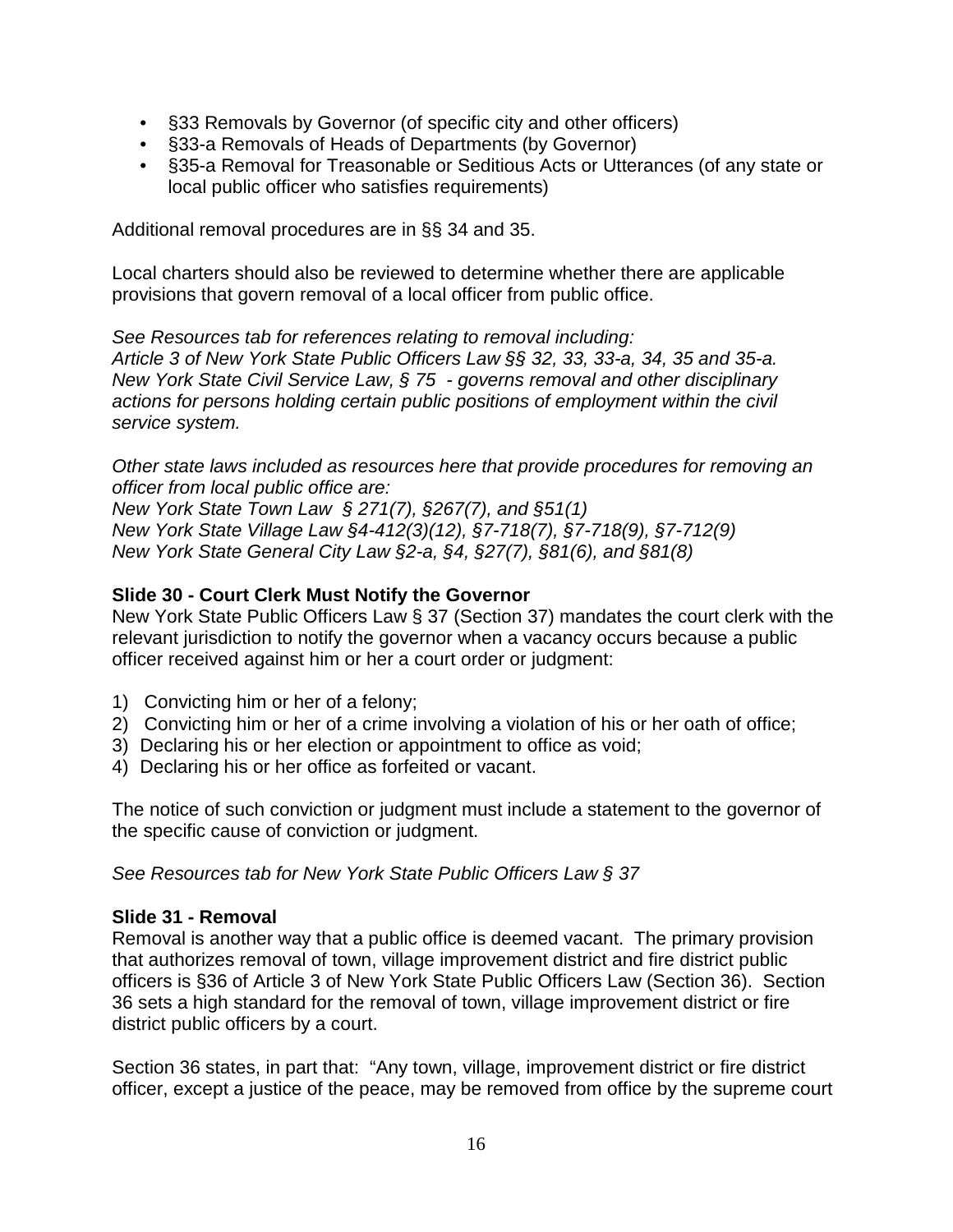for any misconduct, maladministration, malfeasance or malversation in office." Removal from office is not an action that should be taken lightly. It is in fact, a drastic measure. A public officer's removal from office requires *cause* or reason for removal. Only a resident citizen or district attorney can remove an officer from public office using Section 36. To remove a public officer in an elected or appointed office, the citizen or district attorney must follow these steps:

- 1. The application for removal must be made:
	- a) by a resident citizen or by the district attorney of the county and
	- b) to the Appellate Division of the Supreme Court
- 2. Notice of not less than eight (8) days before court action must be given to the officer that is the subject of the removal application and
- 3. A copy of the charges must be served on the officer with such notice

After a removal application is filed in court, the public officer who is the subject of the application should answer the charges in court. Failure to answer the charges may result in a contempt of court action against the officer.

*See Resources for Public Officers Law § 36.*

# **Slide 32 – Additional Concerns**

There are a few other important topics we need to discuss related to some public officers. These topics include holdover status, and the provision for defense and indemnification of officers and employees of towns, cities, villages, counties and other public entities.

# **Slide 33 – Holdover in Public Office**

Let's first look at holdover status in public office. Holdover status may apply to a public officer in appointed positions that have specified terms, such as a member of a planning board or a zoning board of appeals. Here is how this works.

# Applicable:

# *Use scroll bar on right*

What happens at the end of a term, if no one else is appointed to fill a public office? Public Officers Law § 5 addresses this situation. After the expiration of the term, and until a successor is chosen and qualified, the public officer can continue in holdover status. The holdover status gives the appointed public officer the authority to continue to discharge his or her duties until a successor is chosen and qualified. The holdover status allows for continuity for the office and facilitates no gap in service provided to the public.

A public office in holdover status is deemed vacant so that a successor can be chosen.

A public officer may choose not to be a holdover by resigning. If he/she continues, the appointing authority may appoint someone else at any time.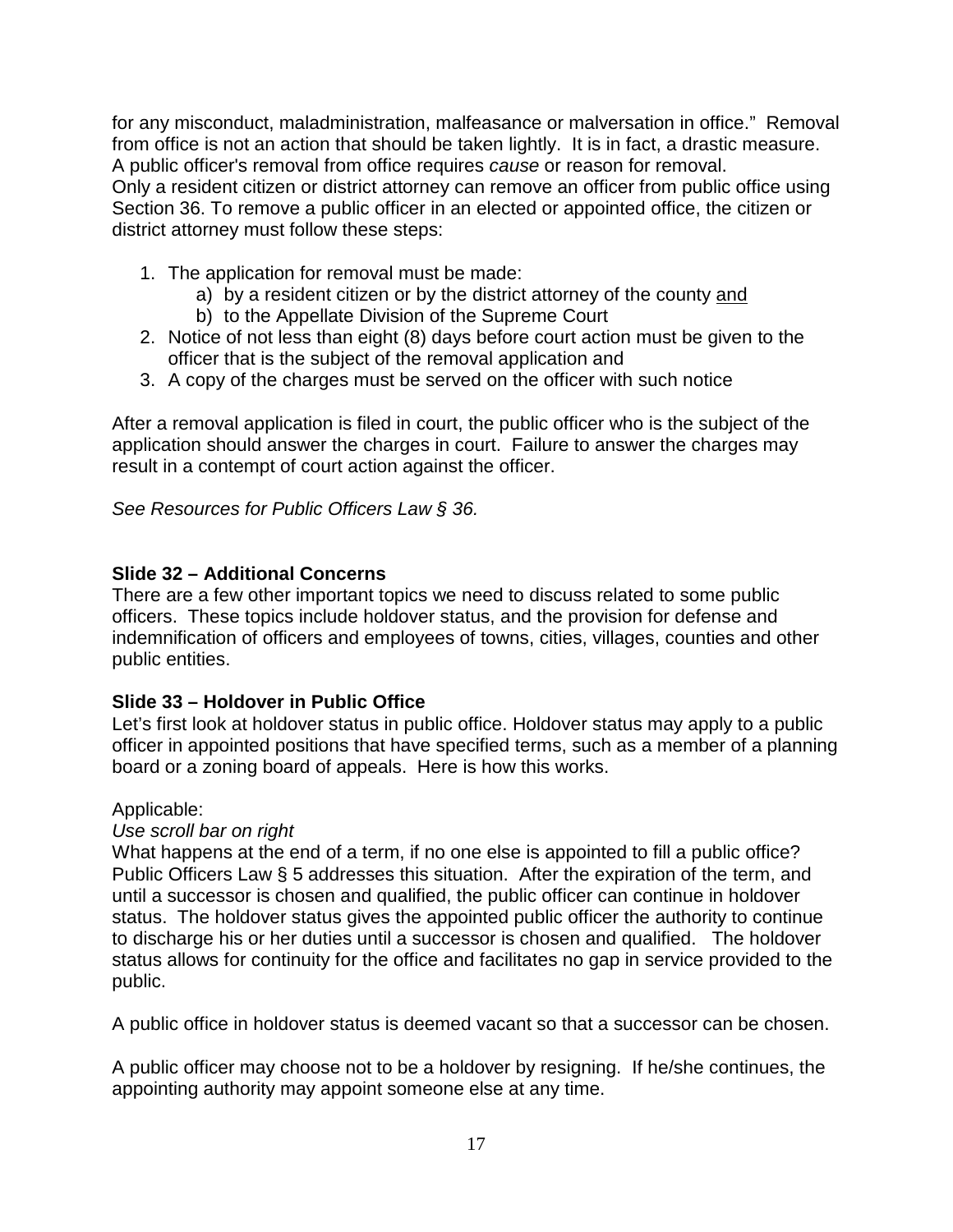### Not Applicable:

The right to holdover in public office is not applicable to judicial officers, notary publics, commissioners of deeds, and not applicable if the term of the public office is fixed by New York State Constitution or if the public office has been terminated or abolished.

### *Resources*

*See Resources tab for Public Officers Law § 5.* 

### **Slide 34 - Defense and Indemnification**

The second additional topic we will discuss is the defense and indemnification of officers and employees.

New York State Public Officers Law § 18 authorizes towns, cities, villages, counties and other public entities, which have adopted the provisions of Section 18, to defend and indemnify its officers and employees in actions that arise out of acts or omissions that occurred within the scope of the officers' or employees' duties. Defense and indemnification is permitted for civil actions only and the authorization must be in effect before the occurrence happens. Public Officers Law § 18 authorizes public entities to purchase insurance or act as a self-insurer against any liability imposed by the provisions of this section.

### Local regulations

A municipality may enact a local law supplementing the defense and indemnification provisions of Public Officers Law § 18. The supplemental protections may provide reimbursement for legal expenses incurred defending criminal matters where the employee is acquitted of the charges or the charges are dismissed. The courts have upheld the constitutionality of providing reimbursement to public officer for reasonable expenses incurred in successfully defending himself or herself against criminal prosecution based on a charge of official misconduct.

### Inapplicable

The duty to indemnify under Public Officers Law § 18 does not arise "where the injury or damage resulted from intentional wrongdoing or recklessness on the part of the employee."

### Reinstatement

A public entity may provide for the defense and indemnification of its officers and employees, but this statute does not provide authorization for defense or indemnification in an action brought by an officer or employee for reinstatement.

*See Resources, under State Law for Public Officers Law § 18.* 

### **Slide 35 - Defense and Indemnification - Additional Statutes that address Defense and Indemnification**

There are additional laws that provide for defense of public officers: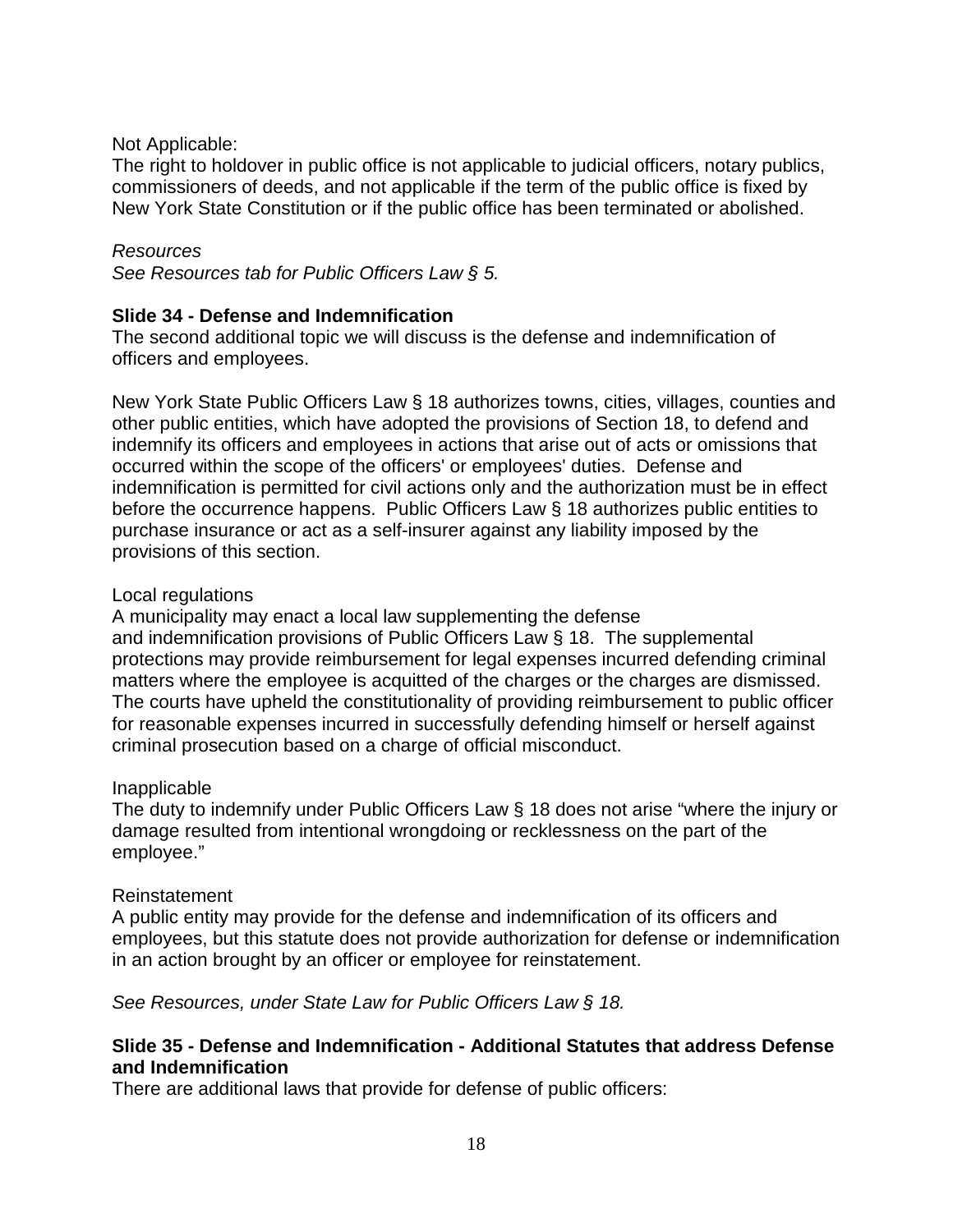- New York State County Law § 409 authorizes the reimbursement for civil defense expenses.
- New York State Town Law § 65(1) empowers a town board, as it deems necessary for the benefit and protection of the Town, to direct town officers to defend any action "in the name of the town." This law authorizes the town board to pay for the legal defense of an officer when the officer is sued, together with the town, for damages arising from official duties in the officer's capacities as a town official. This also applies when the officer is sued and the town is not named in the action, but could be held liable.

•

*See Resources for references relating to defense and indemnification Under State Laws* 

- *New York State County Law § 409*
- *New York State Town Law § 65(1)*

*Opinions*

- *Opinions of Attorney General 2003 N.Y. (Inf.) 1083 (November 4, 2003), citing to, Op. Att'y Gen. (Inf.) No. 88-6; cf. In re Kane v. McClellan, 110 A.D. 44 (2d Dep't 1906)*
- *Opinions of State Comptroller, 1987 No. 87-48 (June 22, 1987).*
- *Opinions of State Comptroller, 1985 No. 85-8 (January 29, 1985).*
- *Opinions of State Comptroller, 1990 No. 90-47 (November 15, 1990)*
- *Opinions of State Comptroller, 1961 No. 17 p 125*
- *Opinions of State Comptroller, 1986 No. 86-37 (June 5, 1986)*

*Case Law*

- *Comins v. City of Delaware, 66 A.D.2d 931 (3d Dept. 1978).*
- *Corning v Village of Laurel Hollow, 48 NY2d 348*

# **Slide 36 - One Step Left**

In this course, you have heard about public officers and some important information you should know when entering into public service. There is just one step left. There is a short assessment. Are you ready? You must receive a score of 70% to pass the course. Please proceed to the next slide to begin.

# **Slide 37 – Public Officer Assessment**

- 1. In general, all the following are minimum statutory requirements for a local government public officer **EXCEPT**:
	- a. The public officer must be a U.S. citizen.
	- b. The public officer must hold a Master's Degree.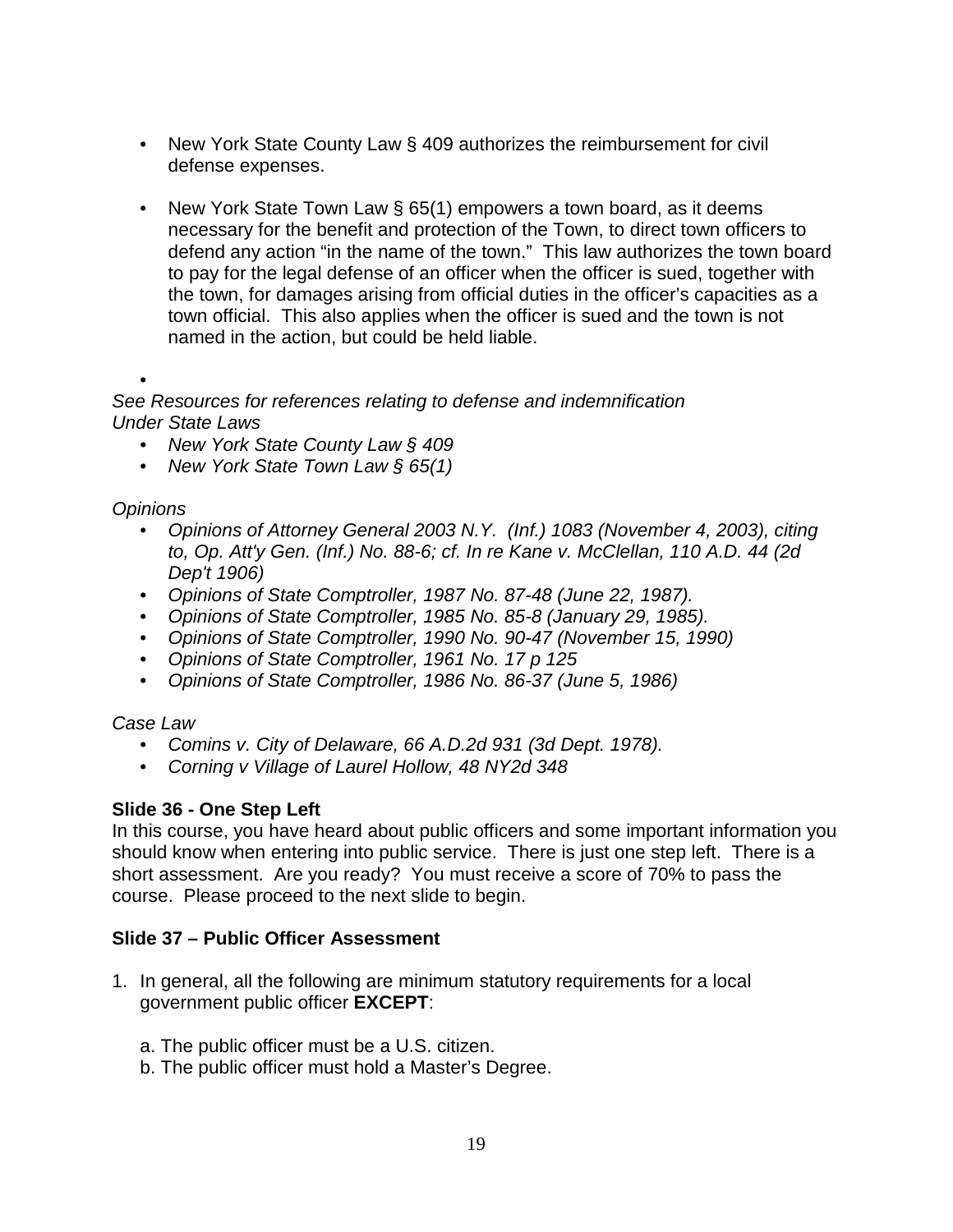c. The public officer must be a resident of the municipality in which his or her powers and duties are to be exercised.

d. The public officer must be at least 18 years of age.

2. Which of the following is NOT a general characteristic of a public officer?

a. The person carries out statutorily defined duties.

b. The person usually serves for a fixed or definite term.

c. The person's duties are subordinate, routine and directed.

d. The person's duties may involve a high degree of initiative and independent judgment.

- 3. True or False: Local government public offices are filled by election or appointment.
- 3. Click ALL statements that are true about local government public officers:

a. The local government public officer may be elected to the office by electors (voters) throughout all of New York State.

b. The office held by the local government public officer is considered a local office. c. The person is limited in the execution of his or her official functions to only a portion of the state.

d. The person serves a political subdivision or municipal corporation.

5. True or False: Elected local government public officers make appointments to boards, offices, and positions such as members of planning boards, zoning boards of appeals, and other administrative boards.

6. True or False: City, town, and village departments, agencies and commissions are led by public officers.

- 7. For all public officers, the oath of office is:
	- a. Suggested, but not required.
	- b. Mandatory only if locally required.
	- c. Required only for elected public officers.
	- d. Required to be taken and filed.

8. True or False: An official undertaking is required to be executed and filled by every public officer.

9. True or False: Once validly in office, a public officer has the right to hold the office until there is a vacancy in the office.

10. At the end of an appointed public officer's term, if no one else is appointed to fill the office, the public officer can continue to discharge his or her duties until a successor is chosen and qualified. This status is known as:

a. A holdover